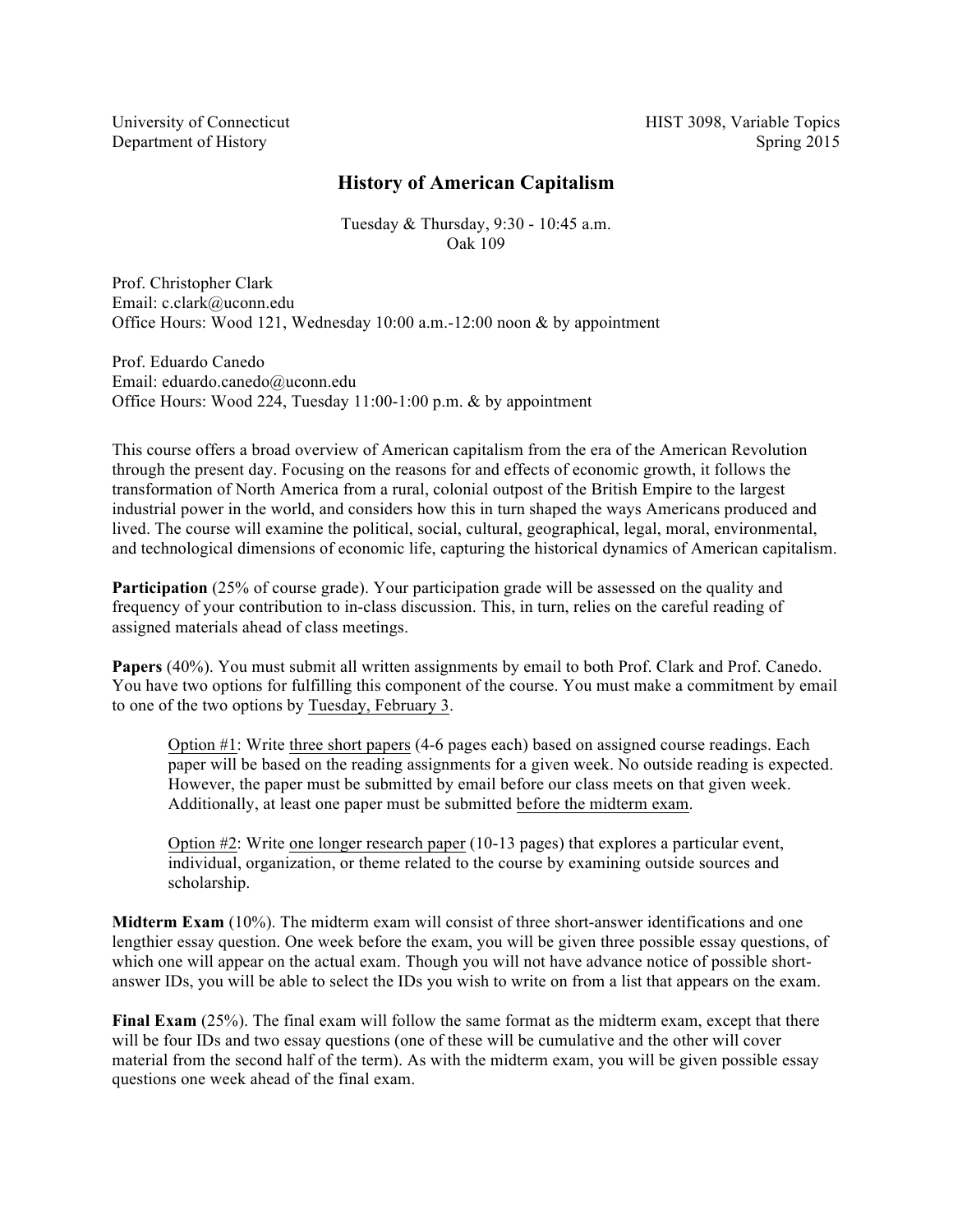**Readings**. All readings will be available through our HuskyCT course website. Readings are subject to change; any changes will be preceded by an announcement in class.

**Academic Integrity**. Plagiarism and cheating are the gravest violations of academic conduct. They will be punished to the fullest extent possible, including failure in the course. Plagiarism consists of reproducing or utilizing ideas or text from other sources without proper attribution. For more information, see http://www.plagiarism.org and http://www.community.uconn.edu/student\_code.html.

**Accessibility**. To request accommodations for a disability you must first contact the Center for Students with Disabilities (room 204 of the Wilbur Cross Building; http://www.csd.uconn.edu). You must have the appropriate forms from this office before we can arrange accommodations.

### **SCHEDULE & READING ASSIGNMENTS**

(Revised, 1/26/15)

#### 1. Introductions to Capitalism

 $1/20$  (Tu.)

 $1/22$  (Th.)

Joyce Appleby, "The Puzzle of Capitalism" in *The Relentless Revolution: A History of Capitalism* (2010), chapter 1, pp. 3-26.

Ellen Meiksins Wood, "The Agrarian Origins of Capitalism," *Monthly Review* 50 (1998).

#### 2. American Revolution

1/27 (Tu.)

### **Class canceled due to weather**.

1/29 (Th.)

Daniel Vickers, "Competency and Competition: Economic Culture in Early America," *William and Mary Quarterly* (January 1990): 3-29. Benjamin Franklin, *Autobiography*, excerpts.

#### 2/3 (Tu.)

Petition of the Town of Greenwich [Mass.], January 1786. *United States Constitution*, Article 1, Article 4 section 2, Article 6. [James Madison] *The Federalist* #10. [James Madison] *The Federalist* #51.

## 3. Slavery

## $2/5$  (Th.)

- Edward E. Baptist, *The Half Has Never Been Told: Slavery and the Making of American Capitalism* (2014), maps and Introduction, pp. ix-xxvii.
- Walter Johnson, "The Racial Origins of American Sovereignty," *Raritan* (2012): 50-59.
- Gary J. Kornblith, "Mississippi Dreamin' and the American Nightmare," *Reviews in American History* (2014).
- Edward E. Baptist, "Toxic Debt, Liar Loans, and Securitized Human Beings: The Panic of 1837 and the Fate of Slavery," *Common-place* 10, no. 3 (April 2010).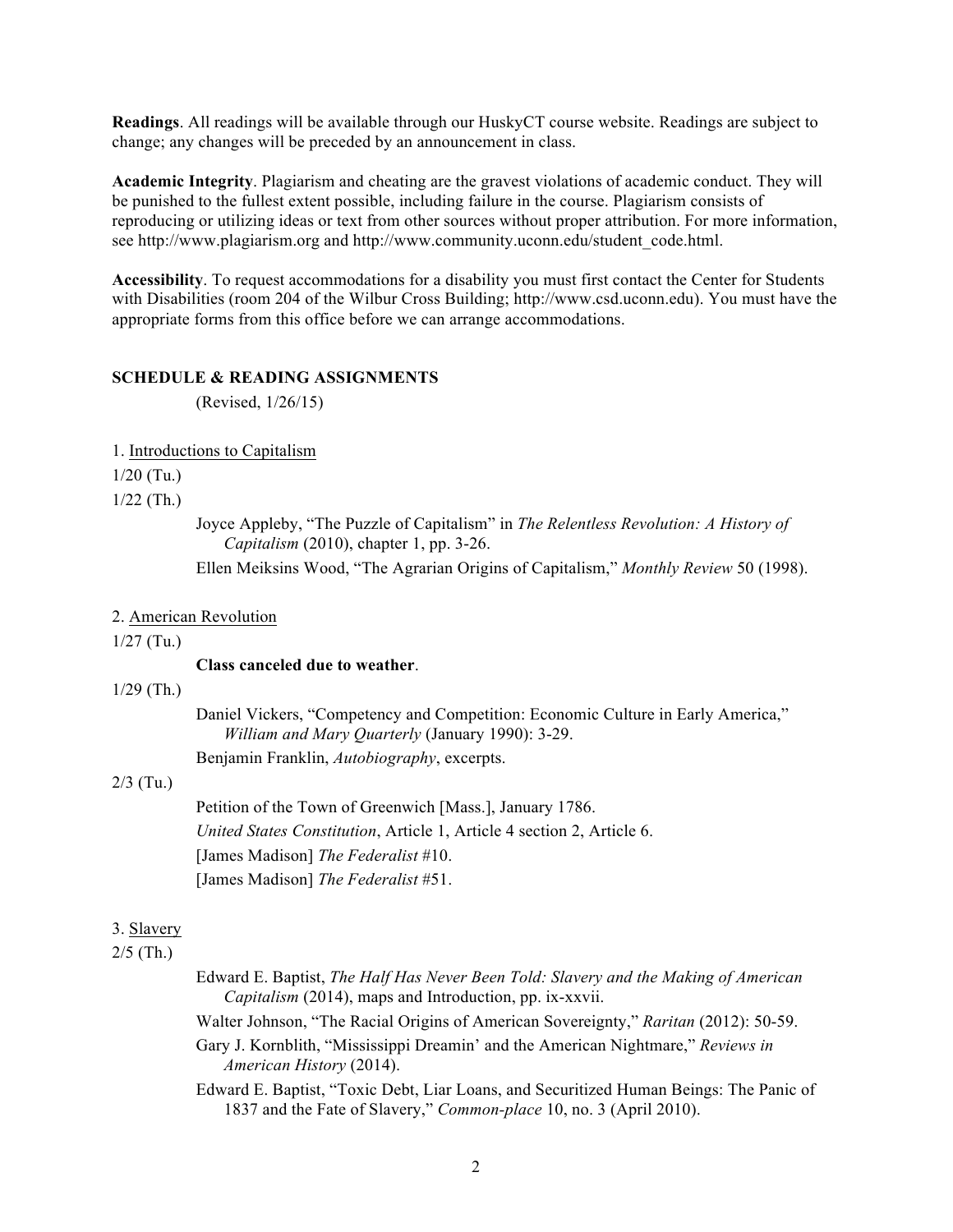$2/10$  (Tu.)

- "Management of Slaves, etc.," *Farmer's Register* (1837).
- "The Law of Slavery in the State of Louisiana," *The National Era* (1847).
- Solomon Northup, *Twelve Years a Slave: Narrative of Solomon Northup* (1853), chapter 6, pp. 78-88.

#### 4. Early Industrialization

### 2/12 (Th.)

- Christopher Clark, *The Roots of Rural Capitalism: Western Massachusetts 1780-1860* (1990), excerpts.
- Thomas Dublin, "Women, Work, and the Family: Female Operatives in the Lowell Mills, 1830-1860," *Feminist Studies* (Autumn 1975): 30-39.
- Sharon Ann Murphy, "Banks and Banking in the Early American Republic," *History Compass* (May 2012): 409-422.

## 2/17 (Tu.)

- Diary for 1829 of factory manager N. B. Gordon, Mansfield, Mass.
- *Factory Tracts. Factory Life as it Is* (1845).
- Andrew Jackson, Bank Veto Message (1832).
- James Kirke Paulding, "Letter XXXV," in *Letters from the South: By a Northern Man*, vol. 2 (1835), pp. 128-144.

#### 5. American Civil War

## 2/19 (Th.)

- Marc Egnal, "The Economic Origins of the Civil War," *OAH Magazine of History* (April 2011): 29-33.
- Richard F. Bensel, *Yankee Leviathan: The Origins of Central State Authority in America, 1859-1877* (1990), pp. 1-17.

James Henry Hammond, "Cotton is King' Speech," (1858).

Abraham Lincoln, "Address before the Wisconsin State Agricultural Society" (1859).

# **MIDTERM EXAM**: 2/24 (Tu.)

#### 6. New Birth of American Capitalism

### 2/26 (Th.)

- William Graham Sumner, "On a New Philosophy: That Poverty is the Best Policy," in *What Social Classes Owe to Each Other* (1883), pp. 13-27.
- Sven Beckert, "Democracy in the Age of Capital: Contesting Suffrage Rights in Gilded Age New York," in Meg Jacobs, William J. Novak, Julian E. Zelizer, eds., *The Democratic Experiment: New Directions in American Political History* (2003), pp. 146-174.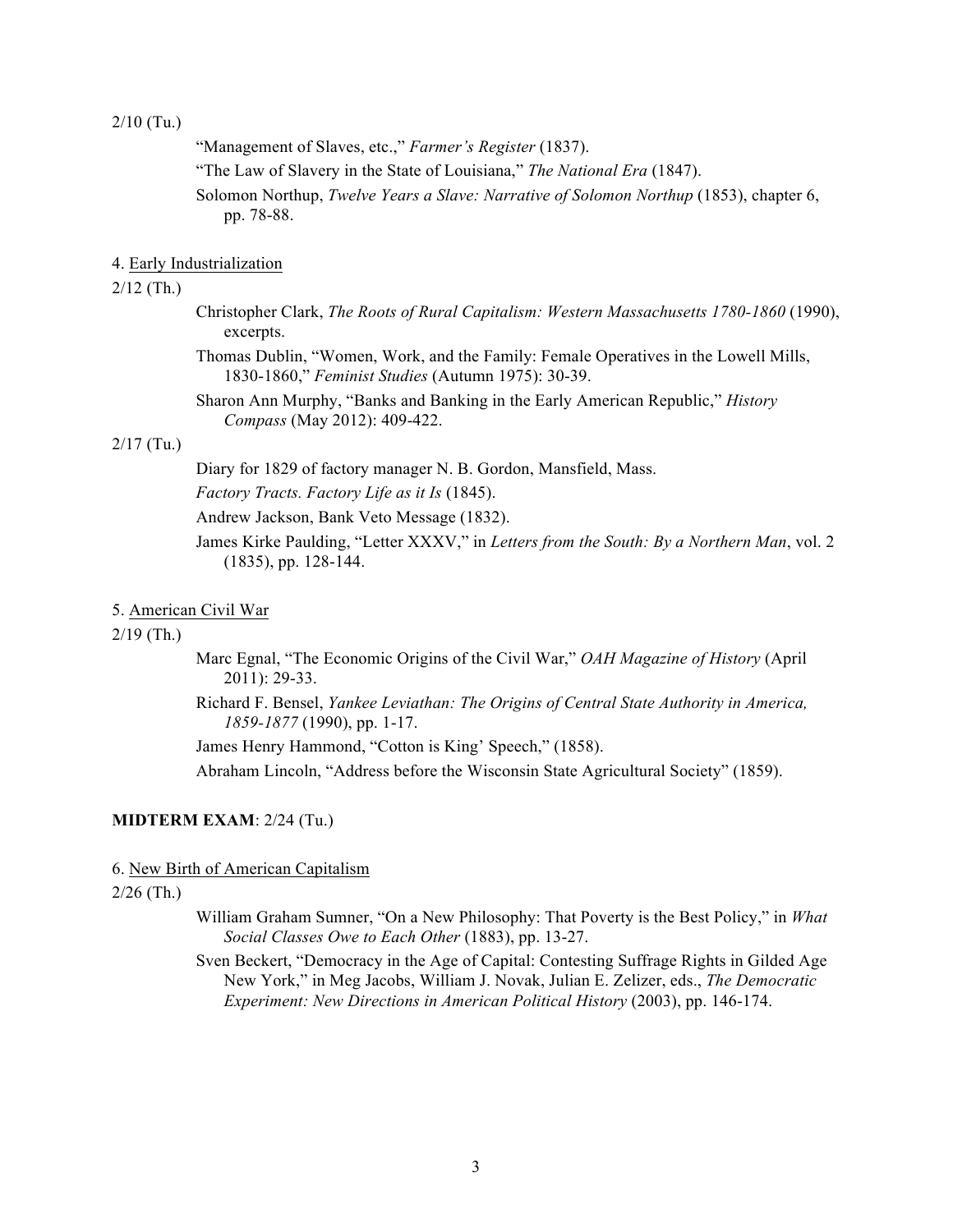#### 3/3 (Tu.)

|             | Richard White, "Information, Markets, and Corruption: Transcontinental Railroads in the                                                                                                                                                                                                                                                                |
|-------------|--------------------------------------------------------------------------------------------------------------------------------------------------------------------------------------------------------------------------------------------------------------------------------------------------------------------------------------------------------|
|             | Gilded Age," Journal of American History (June 2003): 19-43.                                                                                                                                                                                                                                                                                           |
|             | Alfred D. Chandler, Jr., "The Beginnings of 'Big Business' in American Industry," Business<br><i>History Review</i> (1959): 1-31.                                                                                                                                                                                                                      |
| $3/5$ (Th.) |                                                                                                                                                                                                                                                                                                                                                        |
|             | Philip G. Hubert, Jr., "The Business of a Factory," <i>Scribner's</i> 21 (1897): 306–331.                                                                                                                                                                                                                                                              |
|             | $\mathbf{r}$ 1 $\mathbf{r}$ $\mathbf{r}$ $\mathbf{r}$ $\mathbf{r}$ $\mathbf{r}$ $\mathbf{r}$ $\mathbf{r}$ $\mathbf{r}$ $\mathbf{r}$ $\mathbf{r}$ $\mathbf{r}$ $\mathbf{r}$ $\mathbf{r}$ $\mathbf{r}$ $\mathbf{r}$ $\mathbf{r}$ $\mathbf{r}$ $\mathbf{r}$ $\mathbf{r}$ $\mathbf{r}$ $\mathbf{r}$ $\mathbf{r}$ $\mathbf{r}$ $\math$<br>$(1001)$ $(1001)$ |

Ida T. Tarbell, *History of the Standard Oil Company* (1904), pp. 1-6, 22-33, 196-200. William Cronon, "Pricing the Future: Grain," in *Nature's Metropolis: Chicago and the Great West* (1991), pp. 97-147.

### 7. Revolt and Reform

## 3/10 (Tu.)

- David Montgomery, "American Labor, 1865-1902: The Early Industrial Era," *Monthly Labor Review* (1976): 10-17.
- Jonathan Levy, "Betting the Farm," in *Freaks of Fortune: The Emerging World of Capitalism and Risk in America* (2012), chapter 5, pp. 150-190.

Charles Postel, *The Populist Vision* (2007), Introduction, pp. 3-22.

## 3/12 (Th.)

People's Party of America, "Omaha Platform" (1892).

George W. Perkins, "The Modern Corporation," in *The Currency Problem and the Present Financial Situation* (1908), pp. 155-170.

Woodrow Wilson, "Monopoly or Opportunity?," in *The New Freedom* (1913), pp. 163-191. Frederick Winslow Taylor, *The Principles of Scientific Management* (1911), pp. 30-48.

### *SPRING BREAK*

### 8. Consolidation

#### 3/24 (Tu.)

- Roland Marchand, "A 'Corporation Consciousness': General Motors, General Electric, and the Bruce Barton Formula," in *Creating the Corporate Soul: The Rise of Public Relations and Corporate Imagery in American Big Business* (1998), pp. 130-163.
- Lizabeth Cohen, "Encountering Mass Culture at the Grassroots: The Experience of Chicago Workers in the 1920s," *American Quarterly* (March 1989): 6-33.

## 3/26 (Th.)

*The Plow That Broke the Plains*, directed Pare Lorentz (1936).

- John Kenneth Galbraith, "The Crash," in *The Great Crash of 1929* (1955), pp. 88-107.
- Milton Friedman and Anna J. Schwartz, "The Great Contraction,1929-1933," in *A Monetary History of the United States* (1963), pp. 299-301, 406-419.

Michael A. Bernstein, "Why the Great Depression Was Great," in Steve Fraser and Gary Gerstle, eds., *The Rise and Fall of the New Deal Order* (1990), pp. 32-54.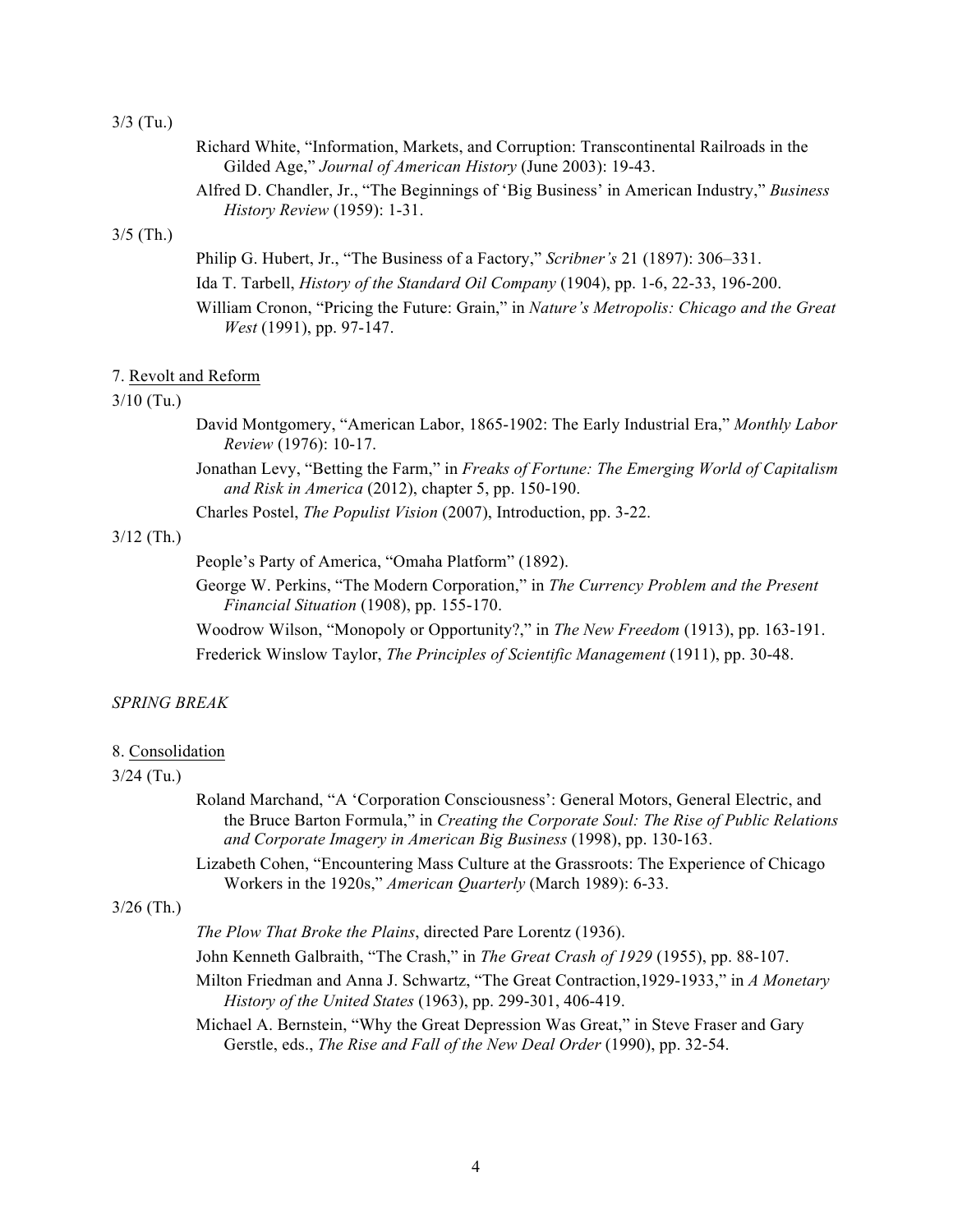### 9. Corporate Liberalism

# 3/31 (Tu.)

Colin Gordon, *New Deals: Business, Labor, and Politics in America, 1920-1935* (1994), pp. 1-34, 204-239.

Joel Davidson, "Building for War, Preparing for Peace: World War II and the Military-Industrial Complex," in Donald Albrecht, ed., *World War II and the American Dream* (1995), pp. 186-229.

#### 4/2 (Th.)

David E. Lillienthal, *Big Business: A New Era* (1956), pp. 3-43. C. Wright Mills, "The Higher Circles," in *The Power Elite* (1956), pp. 3-29.

*The Man in the Gray Flannel Suit*, directed by Nunnally Johnson (1956).

### 10. Great Expectations

#### 4/7 (Tu.)

Lizabeth Cohen, "From Town Center to Shopping Center: The Reconfiguration of Community Marketplaces in Postwar America," *American Historical Review* (October 1996): 1050-1081.

*Salesman*, directed by Albert Maysles, David Maysles, and Charlotte Zwerin (1969).

## 4/9 (Th.)

- Michael Harrington, "Pastures of Plenty," in *The Other America: Poverty in the United States* (1962), chapter 3, pp. 39-60.
- Nancy MacLean, "Civil Rights at Work," in *Freedom Is Not Enough: The Opening of the American Workplace* (2008), chapter 3, pp. 76-113.

Robert Self, "The Working Mother Has No Wife: The Dilemmas of Market and Motherhood," in *All in the Family: The Realignment of American Democracy Since the 1960s* (2012), chapter 4, pp. 103-133.

#### 11. Disruption

## 4/14 (Tu.)

Michael J. Piore and Charles F. Sabel, "The Mass-Production Economy in Crisis," in *The Second Industrial Divide* (1984), chapter 7, pp. 165-193.

*Harlan County U.S.A.*, directed by Barbara Kopple (1976).

## 4/16 (Th.)

- Ralph Nader, "The Great American Gyp," *New York Review of Books*, November 21, 1968, pp. 27-34.
- Milton Friedman, "The Social Responsibility of Business is to Increase its Profits," *The New York Times Magazine*, September 13, 1970.
- Lewis Powell, "Attack on American Free Enterprise System," Confidential Memorandum to the U.S. Chamber of Commerce, August 23, 1971.

Irving Kristol, "On Corporate Capitalism in America," *National Affairs* (Fall 1975): 124-141.